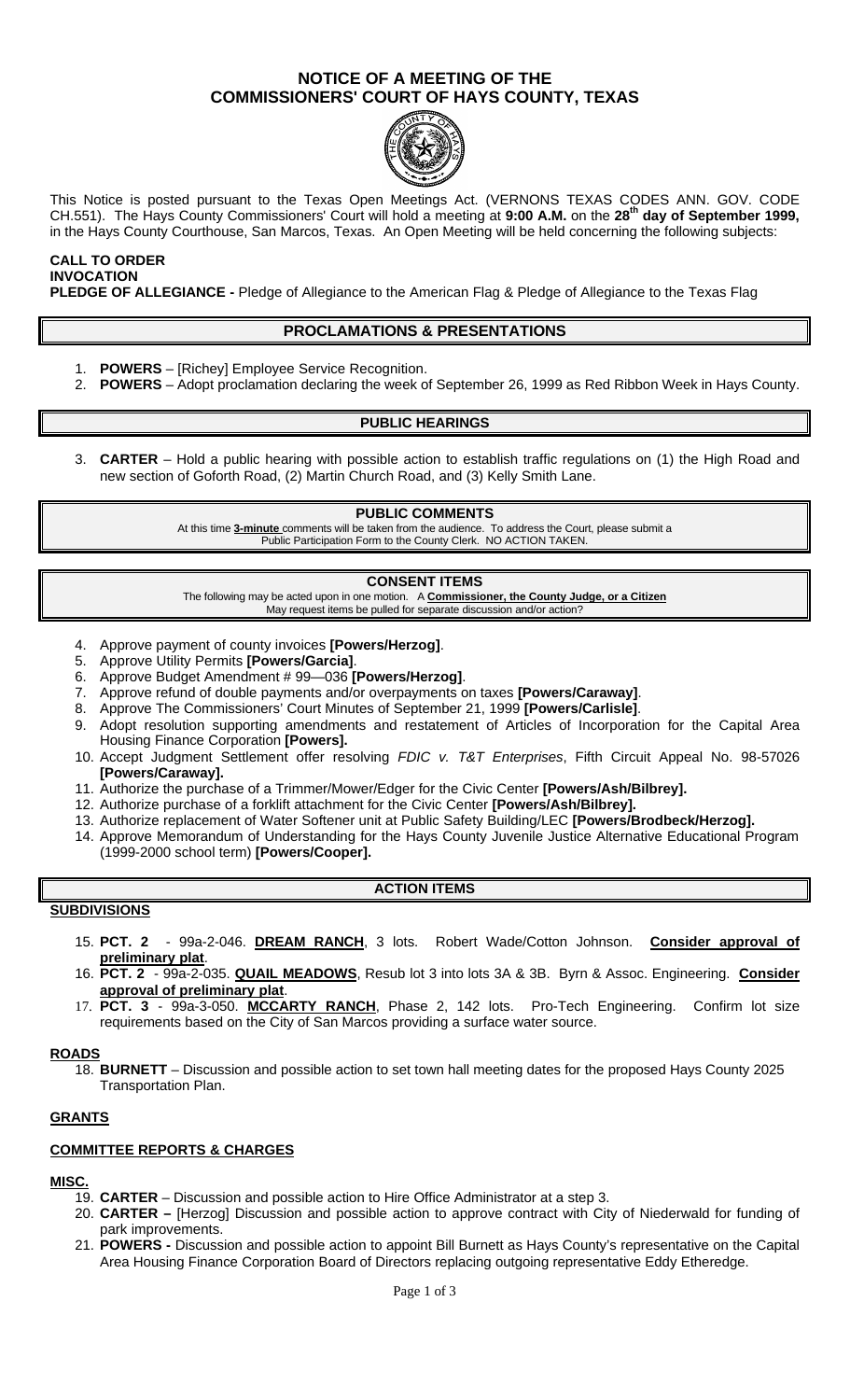- 22. **POWERS** Discussion and possible action to adopt an order of the Commissioners' Court of Hays County, Texas approving a contract for the operation of its Juvenile Detention Facility.
- 23. **POWERS** [Herzog] Discussion and possible action to authorize payment of Hays County's percentage of cost for demolition of unsafe building on property held by Hays County as Trustee.
- 24. **INGALSBE -** Discussion and possible action on allowing the San Marcos-Hays County E.M.S. to move Medic 2 to the Kyle Area on a trial basis with existing crews to provide for quicker service.

**STAFF REPORTS:** County staff may report to the Court regarding ongoing issues. NO ACTION

#### **Executive Sessions**

- 25. **POWERS** Executive Session pursuant to 552.071 of the Government Code to confer with legal counsel concerning pending litigation with the Texas Manufactured Housing Association.
- 26. **INGALSBE** Executive Session as authorized by Section 551.072 of the Local Government Code to deliberate the purchase, exchange, lease or value of real property. Action may follow in open court.

## **ADJOURNMENT**

Posted at 1:00 o'clock P.M. on the **24th** day of **September 1999**

**COMMISSIONERS' COURT, HAYS COUNTY, TEXAS**

## **CLERK OF THE COURT**

**Persons with disabilities who plan to attend this meeting and who may need auxiliary aids of services such as interpreters for persons who are deaf or hearing impaired; readers; or large print are requested to contact the Hays County Judge's Office at (512) 393-2205 two (2) work days prior to the meeting so that appropriate arrangements can be made. Braille is not available.**